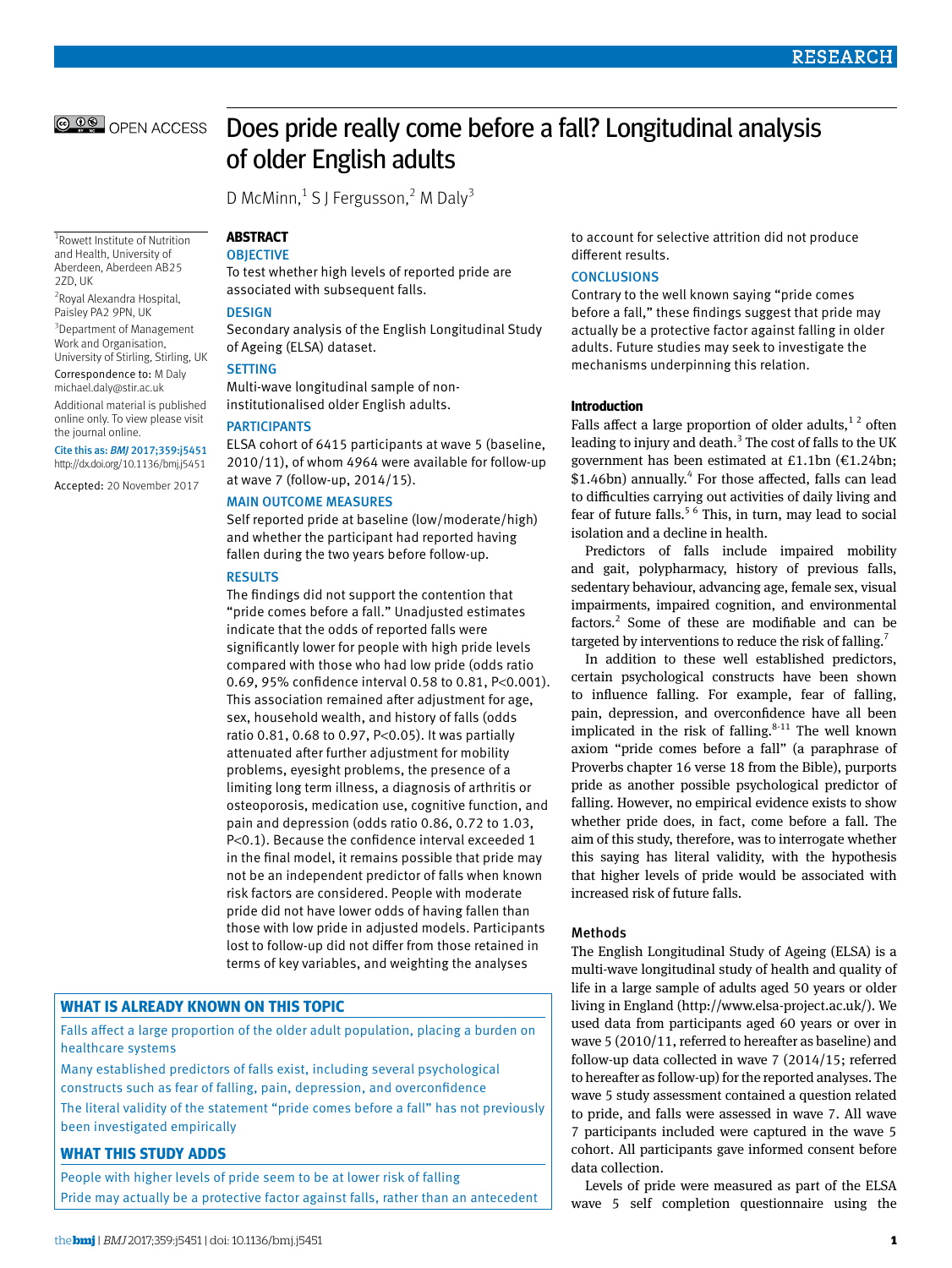following item: "During the past 30 days, to what degree did you feel proud?" Response options on a five point Likert-type scale were "not at all" (5.1% of participants), "a little" (12%), "moderately" (24.3%), "quite a bit" (32.6%), and "very much" (25.9%). For the analyses, we categorised participants as having low (not at all/a little), moderate (moderately), or high (quite a bit/very much) levels of pride. Falls were measured using the following item: "Have you fallen down in the last two years (for any reason)?" or, for those who took part in a previous wave (approximately two years earlier), whether they had fallen down since the date they were last interviewed. The response was a dichotomous yes/no. Only participants aged 60 years and over responded to this question.

### Statistical analysis

We calculated descriptive statistics to characterise the sample at baseline. Logistic regression assessed the association between pride level at baseline and odds of having fallen within the two years before follow-up. We treated pride as an ordered categorical variable, with "low pride" as the reference category, and estimated the association between "moderate" and "high" pride levels and subsequent falls in each model. We calculated unadjusted estimates first, before calculating adjusted estimates, firstly controlling for age, sex, household wealth, and history of falls (number of falls within the two years before baseline), and then adding a broad set of known risk factors for falls<sup>2 12</sup>: mobility problems (problems with activities of daily living; difficulty walking a quarter of a mile), eyesight problems (diagnosis of glaucoma, cataracts, macular degeneration, diabetic retinopathy, registered as sight impaired, eyesight reported as fair/poor/ blind), the presence of a limiting long term illness, a diagnosis of arthritis or osteoporosis, medication usage (sum of drugs taken for high blood pressure, diabetes, cholesterol, chest pain, lung condition, asthma, and osteoporosis, and use of blood thinning agents), levels of cognitive function (combined score from executive function and memory tests), $^{13}$  and the presence of pain and depression.

Of 6638 participants aged 60 and over who completed the questionnaire at baseline, we excluded 223 because they did not complete the pride question. In the sample of 6415 participants who completed the pride question, 0.6% of all baseline covariate values were missing and 10.3% of participants were missing data on at least one covariate. We used multiple imputation (fully conditional specification using the iterative Markov chain Monte Carlo method to generate imputed datasets that we pooled using Rubin's combination rules) to account for nonresponse across these demographic, functional, and health confounders. From the sample of 6415 participants with baseline data, 4964 provided data at follow-up (77.4% retention rate). Alongside our regression models using imputed covariates, we did a complete case analysis including only participants with complete data on all covariates.

As the main source of missing data was attrition between waves, we also generated inverse probability weights to account for selection bias (for example, bias introduced if healthier or wealthier participants were more likely to be retained). Specifically, we used covariate data available for all participants with wave 5 data to account for the differential probability of retention in the study as a function of baseline characteristics. To do this, we did a logistic regression analysis predicting retention (non-missingness) using all baseline characteristics. We used the results of this analysis to determine whether participants retained in the sample at follow-up differed from those lost to follow-up across each of the study covariates. We then used the calculated probability of retention to generate the inverse probability weighting variable. This variable accounts for baseline differences between participants lost to follow-up and those retained in the analyses (for example, participants who possess characteristics associated with attrition will be weighted more heavily). We then applied the weighting variable to analyses of those with follow-up data. The inverse probability weighted adjustment provides a partial correction for selection bias in this group, so estimates from these analyses provide a more valid reflection of the association between pride and subsequent falls in English older adults. In a final sensitivity test, we tested the association between pride and falling in a sample of participants excluding those who had fallen at baseline. We used IBM SPSS Statistics version 21 for the analysis.

## Patient involvement

No patients were involved in setting the research question or the outcome measures, nor were they involved in developing plans for recruitment, design, or implementation of the study. No patients were asked to advise on interpretation or writing up of results. There are no plans to disseminate the results of the research to study participants or the relevant patient community.

#### Results

Table 1 shows baseline characteristics. Participants were predominantly female (54.6%) with an average age of 69.3 years at baseline. More than half (58.5%) of participants reported having high levels of pride, and more than a quarter (27.9%) had fallen down in the two years before follow-up.

In the unadjusted model, both moderate and high levels of pride at baseline were associated with significantly lower odds of having reported falls in the two years before follow-up compared with low pride (moderate pride: odds ratio 0.82, 95% confidence interval 0.68 to 0.99, P<0.05; high pride: 0.69, 0.58 to 0.81, P<0.001). After control for demographic factors and falls history, moderate pride was unrelated to subsequent falls (odds ratio 0.97, 0.80 to 1.19, P=0.77). In contrast, high pride remained closely associated with a reduced risk of a reported fall (odds ratio 0.81, 0.68 to 0.97, P<0.05) such that high levels of baseline pride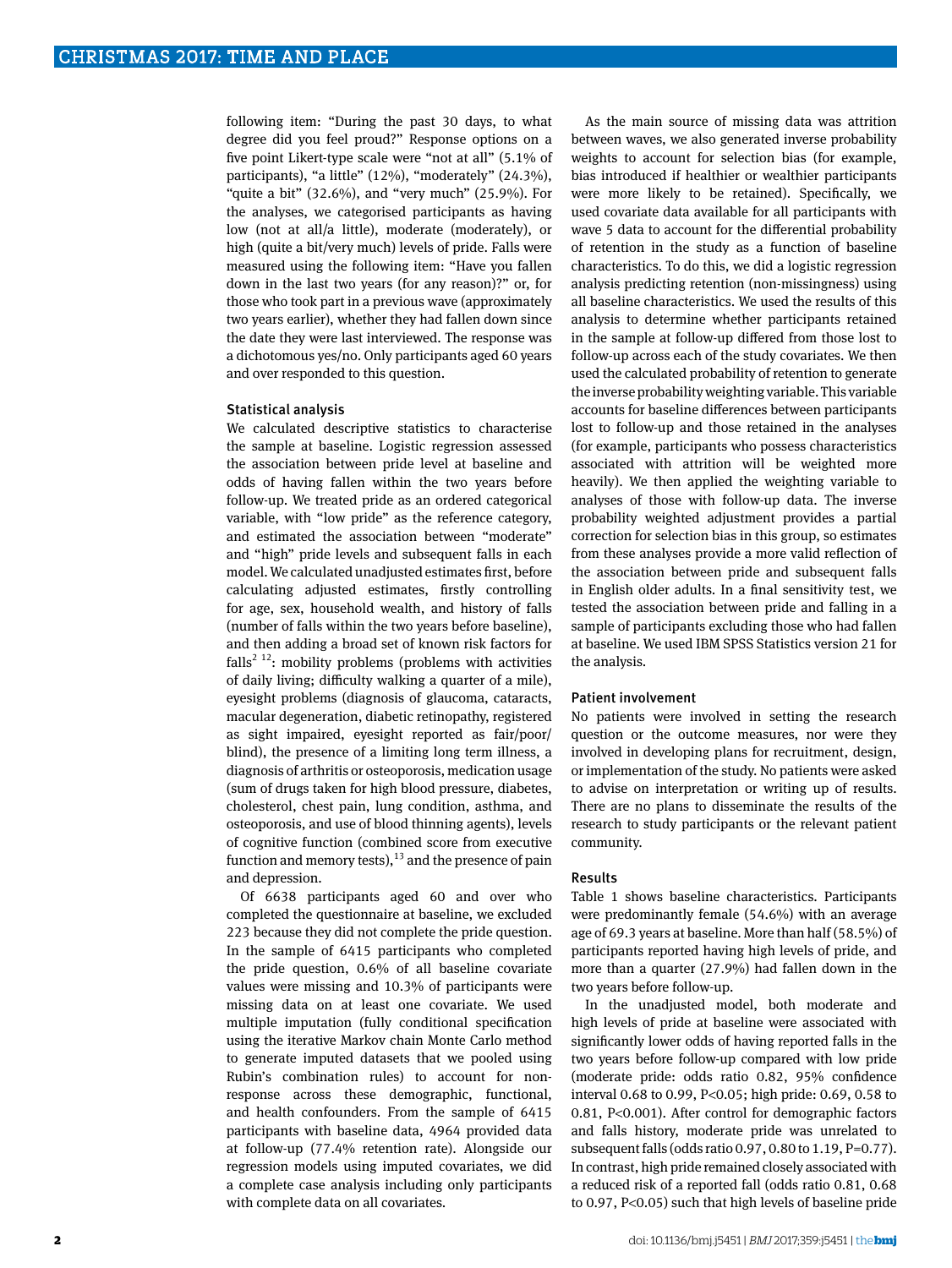| Characteristic                          | No fall (n=3579) | Fall $(n=1385)$ |
|-----------------------------------------|------------------|-----------------|
| Low pride                               | 567 (15.8)       | 285 (20.6)      |
| Moderate pride                          | 855 (23.9)       | 353 (25.45      |
| High pride                              | 2157 (60.3)      | 747 (53.9)      |
| Age group, years:                       |                  |                 |
| 60-69                                   | 2115 (59.1)      | 671 (48.4)      |
| 70-79                                   | 1179 (32.9)      | 511 (36.9)      |
| 80-89                                   | 276(7.7)         | 186 (13.4)      |
| $\geq 90$                               | 9(0.3)           | 17(1.2)         |
| Female sex                              | 1890 (52.8)      | 821 (59.3)      |
| Wealth*:                                |                  |                 |
| $<$ £100000                             | 604 (16.9)       | 300 (21.7)      |
| £100000 to £300000                      | 1465 (40.9)      | 543 (39.2)      |
| $\geq$ £300000                          | 1510 (42.2)      | 542 (39.1)      |
| No of falls since previous wave:        |                  |                 |
| $\overline{0}$                          | 2860 (79.9)      | 797 (57.5)      |
| $1 - 2$                                 | 644 (18.0)       | 423 (30.5)      |
| $2 - 3$                                 | 49(1.4)          | 96(6.9)         |
| $\geq 4$                                | 26(0.7)          | 69(5.0)         |
| Activities of daily living, any problem | 469 (13.1)       | 348 (25.1)      |
| Mean difficulty walking quarter milet   | 1.38             | 1.77            |
| Eyesight problems:                      |                  |                 |
| Glaucoma                                | 261(7.3)         | 122(8.8)        |
| Cataracts                               | 914 (25.5)       | 481 (34.7)      |
| Macular degeneration                    | 140 (3.9)        | 85(6.1)         |
| Diabetic retinopathy                    | 91(2.5)          | 38(2.7)         |
| Sight impaired (registered)             | 20(0.6)          | 11(0.8)         |
| Reported eyesight as fair/poor/blind    | 351 (9.8)        | 199 (14.4)      |
| Limiting long term illness              | 1042 (29.1)      | 586 (42.3)      |
| Arthritis diagnosed                     | 1409 (39.4)      | 718 (51.8)      |
| Osteoporosis diagnosed                  | 308(8.6)         | 164(11.8)       |
| Mean drug use‡                          | 0.94             | 1.04            |
| Troubled with pain                      | 1279 (35.7)      | 680 (49.1)      |
| Depression§                             | 365 (10.2)       | 223(16.1)       |
| Mean cognitive function score¶          | 30.40            | 29.53           |

Table 1 | Baseline descriptive statistics for participants who did not fall and those who fell during the two years before follow-up (n=4964). Values are numbers (percentages) unless stated otherwise

Descriptive results based on imputed datasets.

\*Total benefit unit net non-pension wealth in pounds (derived from set of wealth sources including current and savings account balances, shares, national savings, and premium bonds and value of primary and secondary housing, private debt (eg, credit card debt, outstanding loans) and housing debt). Variable was treated as continuous and log transformed for main analyses to reduce skewness.

†Scores range from 1=no difficulty to 4=unable to walk distance.

‡Sum of whether drug was taken for each of high blood pressure, diabetes, cholesterol, chest pain, lung condition, asthma, and osteoporosis and whether blood thinning agents were taken.

§Score of ≥4 on eight item Center for Epidemiological Studies Depression Scale.<sup>14</sup>

¶Combined score from executive function and memory tests13 (higher scores indicate greater cognitive ability).

reduced the odds of having had a reported fall in the two years before follow-up by 19%. Further adjustment for a large set of known predictors of falls partially attenuated the strength of the association between high pride and risk of falling (odds ratio 0.86, 0.72 to 1.03, P<0.1). Notably, the confidence interval exceeded 1 in this model, so it remains possible that pride may not be an independent predictor of falls when known risk factors are considered. Table 2 shows the estimates for the unadjusted and adjusted analyses.

The complete case analyses (n=4522) supported these findings. Both moderate and high pride were associated with a reduced risk of a reported fall in the two years before follow-up in the unadjusted model (moderate pride: odds ratio 0.79, 0.65 to 0.96, P<0.05; high pride: 0.64, 0.53 to 0.76, P<0.001). High pride remained a key predictor after adjustment for demographic factors and falls history (odds ratio 0.76, 0.63 to 0.91, P<0.005) and in a fully adjusted model (0.80, 0.66 to 0.96, P<0.05).

Findings from our analyses examining predictors of retention from baseline to follow-up showed that participants retained in the sample did not differ from those with missing data with regards to their levels of baseline pride or their falls history. Older participants, those taking more drugs, and those with difficulties walking a quarter of a mile were more likely to drop out of the sample. In contrast, participants with higher levels of cognitive functioning were substantially more likely to be retained, as were those with cataracts or arthritis. We used findings from our retention analysis (see supplementary table) to calculate inverse probability weights to account for each participant's probability of non-response in the follow-up wave given the baseline covariates observed.<sup>15</sup> Weighting the primary analyses to account for bias due to selective attrition did not produce different results in the unadjusted model, in which the regression point estimate was minimally affected (unadjusted logistic regression association between high pride and falls: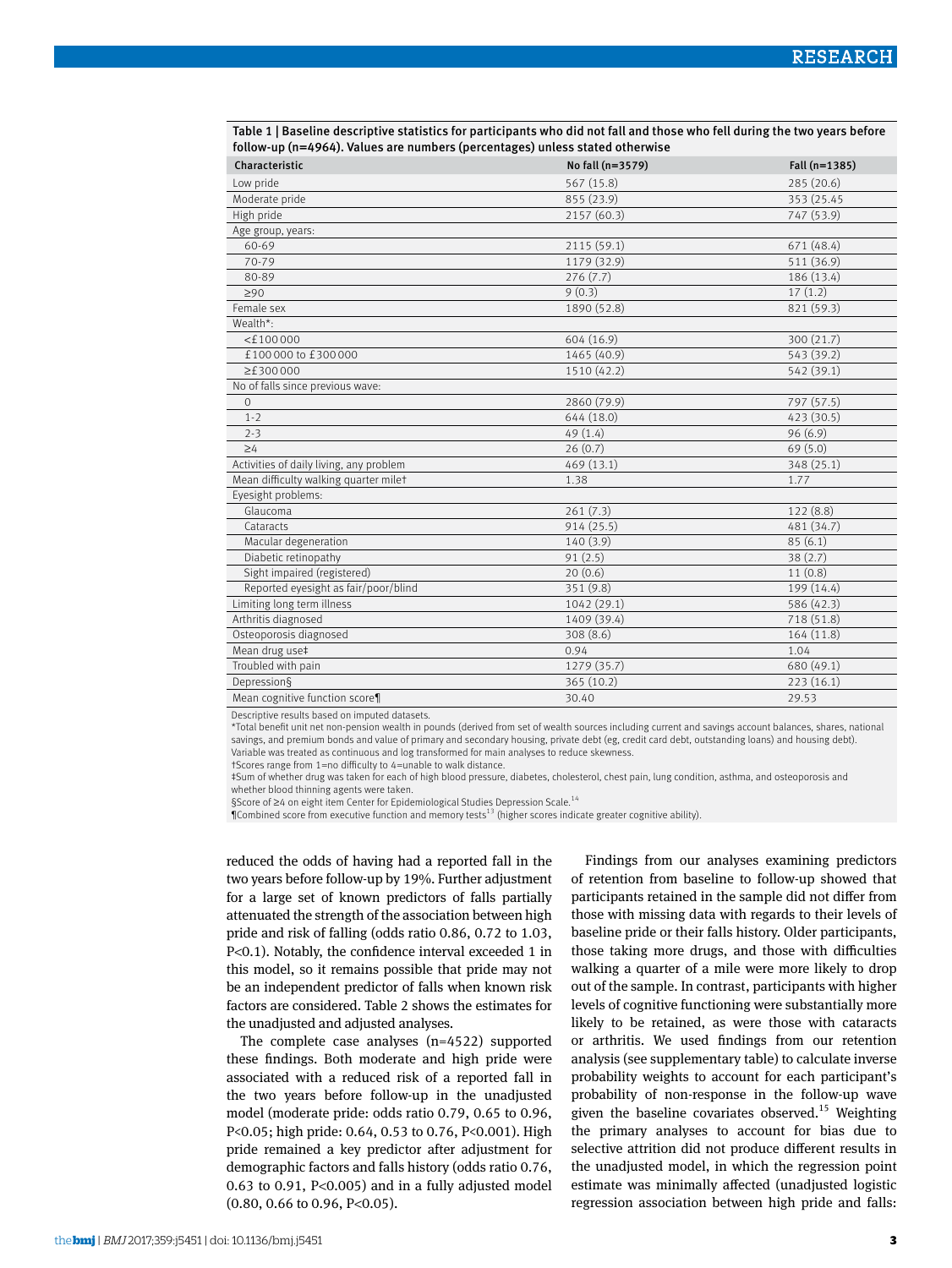Table 2 | Logistic regression analysis of baseline factors associated with falls occurring in two years before follow-up. Values are odds ratios (95% confidence intervals)

|                                         | <b>Unadjusted model</b>  | +Demographic factors and recent falls | +Physical function and health covariates |
|-----------------------------------------|--------------------------|---------------------------------------|------------------------------------------|
| Moderate pride*                         | $0.82$ (0.68 to 0.99)    | 0.97 (0.80 to 1.19)                   | 1.01 (0.82 to 1.24)                      |
| High pride*                             | 0.69 (0.58 to 0.81)      | $0.81$ (0.68 to 0.97)                 | 0.86 (0.72 to 1.03)                      |
| Age (years)                             |                          | 1.04 (1.03 to 1.05)                   | 1.03 (1.02 to 1.04)                      |
| Female sex                              | $\qquad \qquad -$        | 1.23 (1.07 to 1.40)                   | 1.15 (1.00 to 1.32)                      |
| Wealth (log)t                           | -                        | 0.98 (0.94 to 1.02)                   | 1.02 (0.97 to 1.06)                      |
| No of recent falls, measured            |                          |                                       |                                          |
| at baseline (0 is base category):       |                          |                                       |                                          |
| 1-2 recent falls                        | $\qquad \qquad -$        | 2.17 (1.87 to 2.52)                   | 2.01 (1.72 to 2.33)                      |
| 3-4 recent falls                        | -                        | 6.64 (4.64 to 9.49)                   | 5.33 (4.82 to 5.90)                      |
| $\geq$ 4 recent falls                   | -                        | 9.67 (6.0 to 15.55)                   | 7.21 (4.44 to 11.72)                     |
| Activities of daily living, any problem | $\qquad \qquad -$        |                                       | 1.15 (0.94 to 1.40)                      |
| Difficulty walking quarter mile‡        | $\qquad \qquad -$        | $\qquad \qquad -$                     | $1.20(1.10 \text{ to } 1.32)$            |
| Eyesight problems:                      |                          |                                       |                                          |
| Glaucoma                                | -                        | $\overline{\phantom{0}}$              | 1.06 (0.83 to 1.35)                      |
| Cataracts                               | $\qquad \qquad -$        | -                                     | 1.11 (0.95 to 1.30)                      |
| Macular degeneration                    | -                        | -                                     | 1.10 (0.81 to 1.49)                      |
| Diabetic retinopathy                    | -                        | -                                     | 0.88 (0.58 to 1.35)                      |
| Sight impaired (registered)             | -                        | -                                     | 0.74 (0.33 to 1.70)                      |
| Eyesight fair/poor/blind                | $\overline{\phantom{m}}$ | -                                     | 1.07 (0.86 to 1.33)                      |
| Limiting long term illness              | -                        | $\overline{\phantom{m}}$              | 0.99 (0.83 to 1.18)                      |
| Arthritis                               | $\overline{\phantom{0}}$ | $-$                                   | 1.19 (1.03 to 1.37)                      |
| Osteoporosis                            | -                        | -                                     | 0.92 (0.74 to 1.16)                      |
| Drug use§                               | -                        | -                                     | 0.96 (0.90 to 1.03)                      |
| Troubled with pain                      | -                        | $\overline{\phantom{m}}$              | 1.16 (1.00 to 1.36)                      |
| Depression¶                             | -                        | -                                     | 1.10 (0.90 to 1.35)                      |
| Cognitive function (z score)**          | -                        |                                       | 1.00 (0.92 to 1.08)                      |

\*Reference category for comparison is "low pride" (ie, those who reported feeling proud "not at all" or "a little" in previous month).

†Natural logarithm of total benefit unit net non-pension wealth measured in pounds.

‡Scores range from 1=no difficulty to 4=unable to walk distance.

§Sum of whether drug was taken for each of high blood pressure, diabetes, cholesterol, chest pain, lung condition, asthma, and osteoporosis and whether blood thinning agents were taken.

¶Score of ≥4 on eight item Center for Epidemiological Studies Depression Scale.<sup>14</sup>

\*\*Combined score from executive function and memory tests<sup>13</sup> (higher scores indicate greater cognitive ability).

odds ratio 0.71, 0.60 to 0.83, P<0.001). Adjusted estimates showed some evidence of attenuation, particularly in the fully adjusted model (adjusted for demographic factors and falls history: odds ratio 0.85, 0.72 to 1.01, P=0.07; fully adjusted: 0.91, 0.76 to 1.08, P=0.27).

Finally, sensitivity analyses showed that exclusion of participants who had fallen within two years of baseline had minimal effect on the results (n=3652; unadjusted logistic regression: odds ratio 0.73, 0.59 to 0.91, P<0.005; adjusted for demographic factors: 0.76, 0.61 to 0.95, P<0.05; fully adjusted model: 0.81, 0.65 to 1.01, P=0.06). This finding was replicated in the complete case analysis (n=3347; unadjusted logistic regression: odds ratio 0.70, 0.57 to 0.87, P<0.005; adjusted for demographic factors: 0.71, 0.56 to 0.89, P<0.005; fully adjusted model: 0.74, 0.59 to 0.94, P<0.05), showing that pride prospectively predicted a reduced risk of falling among participants without a recent history of falls.

#### Discussion

Unsurprisingly, this is the first study to investigate temporal associations between pride and subsequent reported falls in a large sample of English older adults. Contrary to the proverb, our findings suggest that pride may actually be protective against falls rather than being a contributing factor. In this study population, high levels of pride were associated with a 31%

reduction (unadjusted) in the odds of having had a reported fall within the two years before follow-up. This association remained after control for demographic factors and falls history, such that the odds of having had a reported fall within the two years before followup was 19% lower for people with high levels of pride compared with those who had low levels. The strength of this association was only partially attenuated by adjustment for a large set of established predictors of falls. However, we note that the confidence interval exceeded 1 in this model, so it remains possible that pride may not be an independent predictor of falls when known risk factors are considered. In contrast, high pride was robustly associated with a reduced risk of falling in a fully adjusted complete case analyses and also in participants without a recent history of falls. Adjustment for potential bias arising from selective loss to follow-up minimally affected our unadjusted estimate of the link between pride and falls, although this adjustment did attenuate the relation in our most stringently adjusted model.

## Strengths and limitations

The study is not without limitations. Firstly, pride was conceptualised as being a potential antecedent to physical falls in older adults. However, the saying "pride comes before a fall" more likely refers to metaphorical moral or ethical falls, not literal ones. Consequently, the findings against the hypothesis may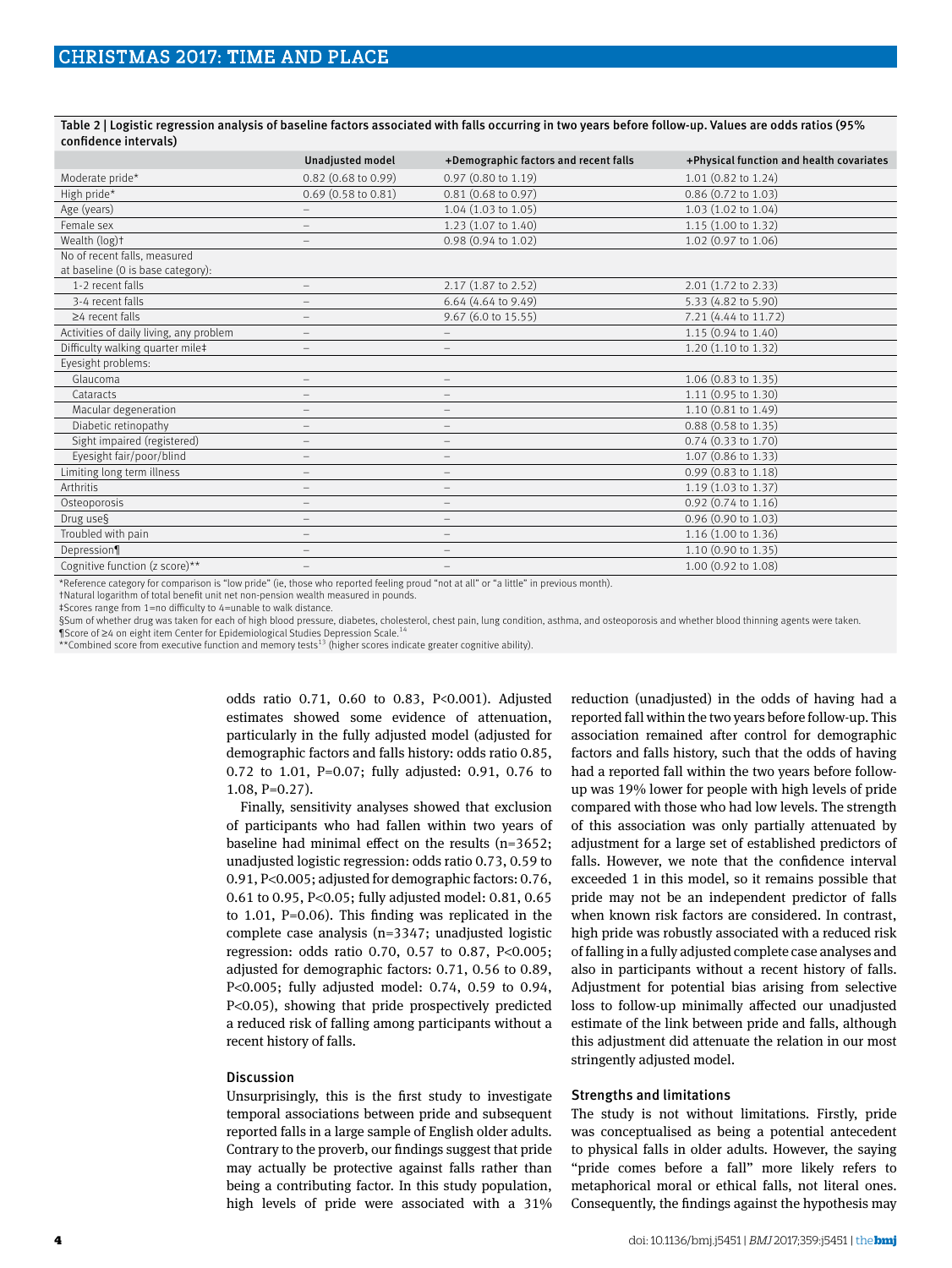not be as peculiar as they first seemed. Secondly, no precise definition of a fall was provided to participants, falls were self reported (possibly introducing recall bias), and there was no external verification that participants had fallen. Finally, although we could investigate the temporal association between baseline pride and subsequent odds of having had a reported fall, the possibility exists that reverse causality may play a role in this relation—that is, that falling may influence subsequent levels of pride. Unfortunately, pride was not measured at wave 7 (follow-up) in the ELSA study, so the possibility of reverse causality could not be robustly examined. That said, our sensitivity analyses showed that the relation between pride and falls was observed among participants without a recent history of falls, providing some evidence against the reverse causality hypothesis. Strengths of the study include the large sample, adjustment for multiple confounders, and the rigorous well controlled data collection protocol implemented by ELSA ensuring data quality.

#### Implications

Contrary to the biblical proverb that "pride comes before a fall," these findings suggest the opposite that pride may actually be protective against falling. Do these findings undermine the validity of biblical wisdom in its application to contemporary health outcomes? The keen biblical scholar will have noted that "pride comes before a fall" is, in fact, an inaccurate paraphrase of Proverbs chapter 16 verse 18, which reads "pride goes before destruction, and a haughty spirit before a fall." The original source material, making use of typical Hebraic parallelism, is more clearly describing an arrogance of attitude rather than a healthy self respect. In the absence of ELSA variables measuring destruction and a haughty spirit, the validity of biblical wisdom in relation to health outcomes remains empirically unchallenged.

The overall incidence of falling was relatively low in this sample (27.9% fell in the two years before follow-up), compared with previously reported falls rates of around 40% per year in older adults.<sup>16 17</sup> Also of note is the apparent low rate of medication use for an older population of adults, as well as the finding that those with fewer mobility problems and higher levels of cognitive function were more likely to be retained at follow-up. Taken together, these findings perhaps suggest that the sample at follow-up was healthier than those not retained, although levels of pride and incidence of falls did not differ between these groups.

Falls in older adults place a considerable burden on the healthcare system. Recommended multifactorial falls prevention strategies include elements of strength and balance training, home hazard assessment and intervention, vision assessment and referral, and medication review with modification or withdrawal. $^{12}$ Such strategies target physical and environmental factors but do not address potentially important psychological elements. Although promoting prideboosting interventions on the basis of this study alone would be a leap too far, these findings raise questions around the importance of promoting positive psychological states as a means of falls prevention. The first step in answering these questions may be to better understand the possible mechanisms driving such an association. In the case of pride, higher levels are likely to be reflective of, or a driver of, higher levels of general subjective wellbeing, which has been shown to have close associations with physical health.18 Physical manifestations of pride may also make people with high levels of pride less likely to fall—for example, having a more upright and confident posture, walking with the head raised high giving better sight of oncoming obstacles, and walking with a purposeful gait. Such phenomena may be linked to the role of a person's level of self efficacy or confidence in their physical abilities, resulting in the completion of daily activities in a more assured manner. In this sense, by including several controls for daily physical functioning, our most stringently controlled models may have been over-adjusted. This notion is supported by an established literature in the area of fear of falling and falls efficacy, $19$  which has shown interesting findings in terms of disparities between psychological (perceived) versus physiological risk factors for falling,20 lending further credence to the importance of psychological constructs as risk factors for falls.

### Conclusions

In this longitudinal analysis of the association between baseline levels of pride and subsequent reported falls, data did not support the received wisdom that "pride comes before a fall." Conversely, higher levels of pride may actually be protective against falls in older adults. Future studies may seek to explore the drivers of this association.

Contributions: DM had the idea for the study. MD analysed the data. DM, SJF, and MD each made important contributions to interpreting the results and writing the manuscript. MD is the guarantor. Funding: No funding was provided to conduct this secondary analysis.

Competing interests: All authors have completed the ICMJE uniform disclosure form at [http://www.icmje.org/coi\\_disclosure.pdf](http://www.icmje.org/coi_disclosure.pdf) and declare: no support from any organisation for the submitted work; no financial relationships with any organisations that might have an interest in the submitted work in the previous three years; no other relationships or activities that could appear to have influenced the submitted work.

Ethical approval: Ethical approval for all the ELSA waves was granted from the National Research and Ethics Committee, and all procedures adhered to the Helsinki Declaration. Informed consent was obtained from participants before data collection.

Transparency declaration: The lead author (the manuscript's guarantor) affirms that the manuscript is an honest, accurate, and transparent account of the study being reported; that no important aspects of the study have been omitted; and that any discrepancies from the study as planned (and, if relevant, registered) have been explained.

Data sharing: No additional data available.

This is an Open Access article distributed in accordance with the Creative Commons Attribution Non Commercial (CC BY-NC 4.0) license, which permits others to distribute, remix, adapt, build upon this work non-commercially, and license their derivative works on different terms, provided the original work is properly cited and the use is noncommercial. See:<http://creativecommons.org/licenses/by-nc/4.0/>.